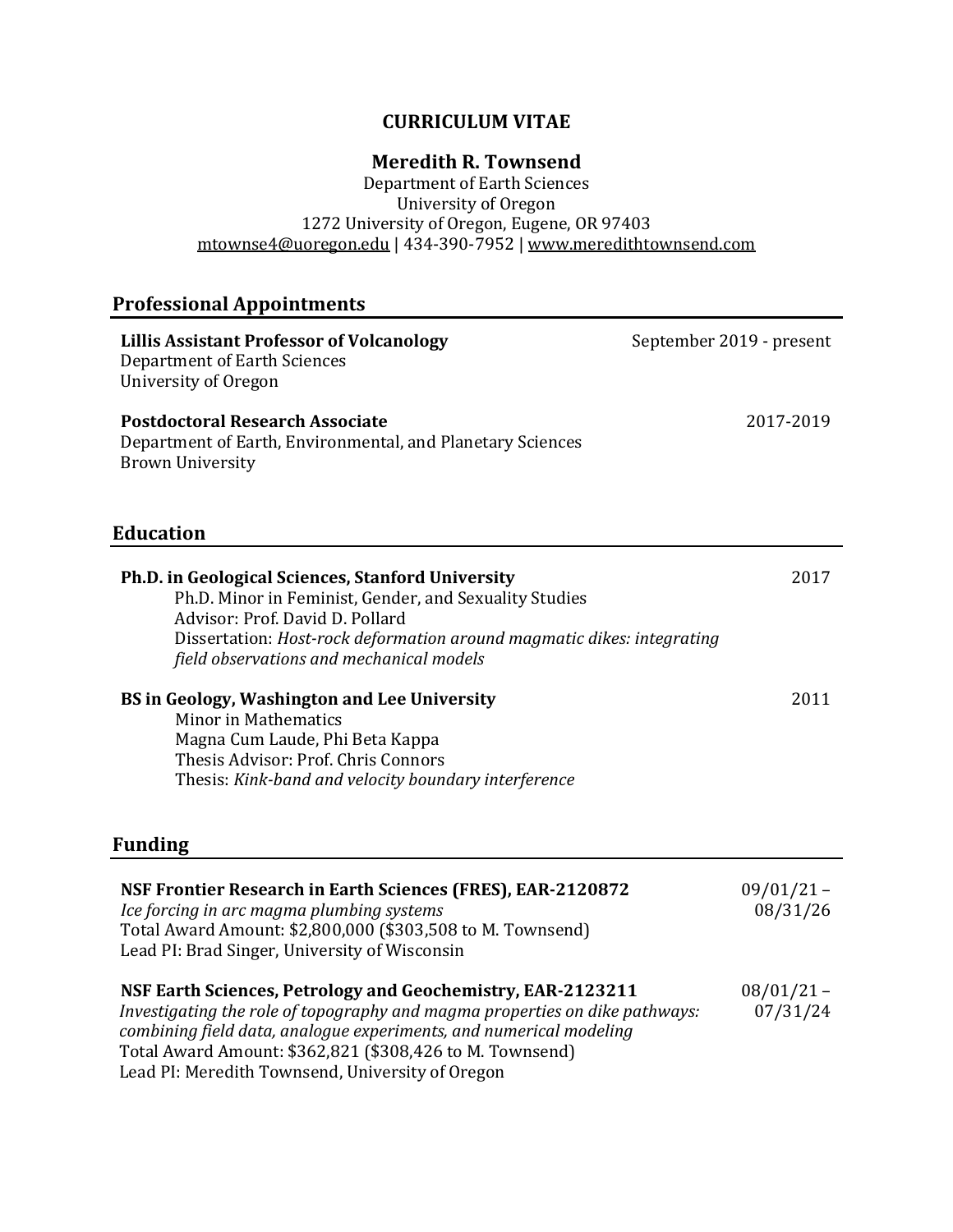## **Peer-Reviewed Publications**

**Townsend M.,** *Linking surface deformation to thermal and mechanical magma chamber processes*. Earth and Planetary Science Letters (2022) doi.org/10.1016/j.epsl.2021.117272

Caricchi L., **Townsend M.**, Rivalta E., and Namiki A., *The build-up and triggers of volcanic eruptions*. Nature Reviews Earth and Environment (2021) doi.org/10.1038/s43017-021-00174-8

**Townsend M.** and Huber C., *A critical magma chamber size for volcanic eruptions.* Geology (2020) doi.org/10.1130/G47045.1

**Townsend M., Huber C., Degruyter W. and Bachmann O.,** *Magma chamber growth during intercaldera periods: insights from thermo-mechanical modeling with applications to Laguna del Maule, Campi Flegrei, Santorini, and Aso.* Geochemistry, Geophysics, Geosystems (2019) doi.org/10.1029/2018GC008103

Huber C., **Townsend M.**, Degruyter W. and Bachmann O., *Optimal depth of subvolcanic magma chamber growth controlled by volatiles and crust rheology*. Nature Geoscience (2019) doi.org/10.1038/s41561-019-0415-6

**Townsend M.**, *Modeling thermal pressurization around dikes using temperature-dependent hydraulic properties; implications for deformation around intrusions.* Journal of Geophysical Research (2018) doi.org/10.1002/2017JB014455

Pollard D.D. and **Townsend M.**, *Fluid-filled fractures in Earth's lithosphere: gravitational loading, interpenetration, and stable height of dikes and veins.* Journal of Structural Geology (2018) doi.org/10.1016/j.jsg.2017.11.007

**Townsend M., Pollard D.D.** and Smith R.P., *Mechanical models for dikes: a third school of thought*. Tectonophysics*,* vol. 703-704, pp 98-118 (2017) doi.org/10.1016/j.tecto.2017.03.008

**Townsend M., Johnson K., Culha C.** and Pollard D.D., *Jointing around Magmatic Dikes as a Precursor to the Development of Volcanic Plugs.* Bulletin of Volcanology, vol.77:92 (2015) doi.org/10.1007/s00445-015-0978-z

#### **Selected Conference Presentations**

*\*Oral Presentation \*\*Invited* **\*\*Townsend M.,** A new model linking magma chamber processes to surface deformation *AGU Fall Meeting (New Orleans, Louisiana)* 

**\*\*Townsend M., Huber C., Scholz K., O'Hara C., Bachmann O., Troch J.,** Thermomechanical models as a framework to study the evolution of magma chambers using constraints from petrology, geophysics, and geodesy, *GSA Annual Meeting (virtual)* 2020

2021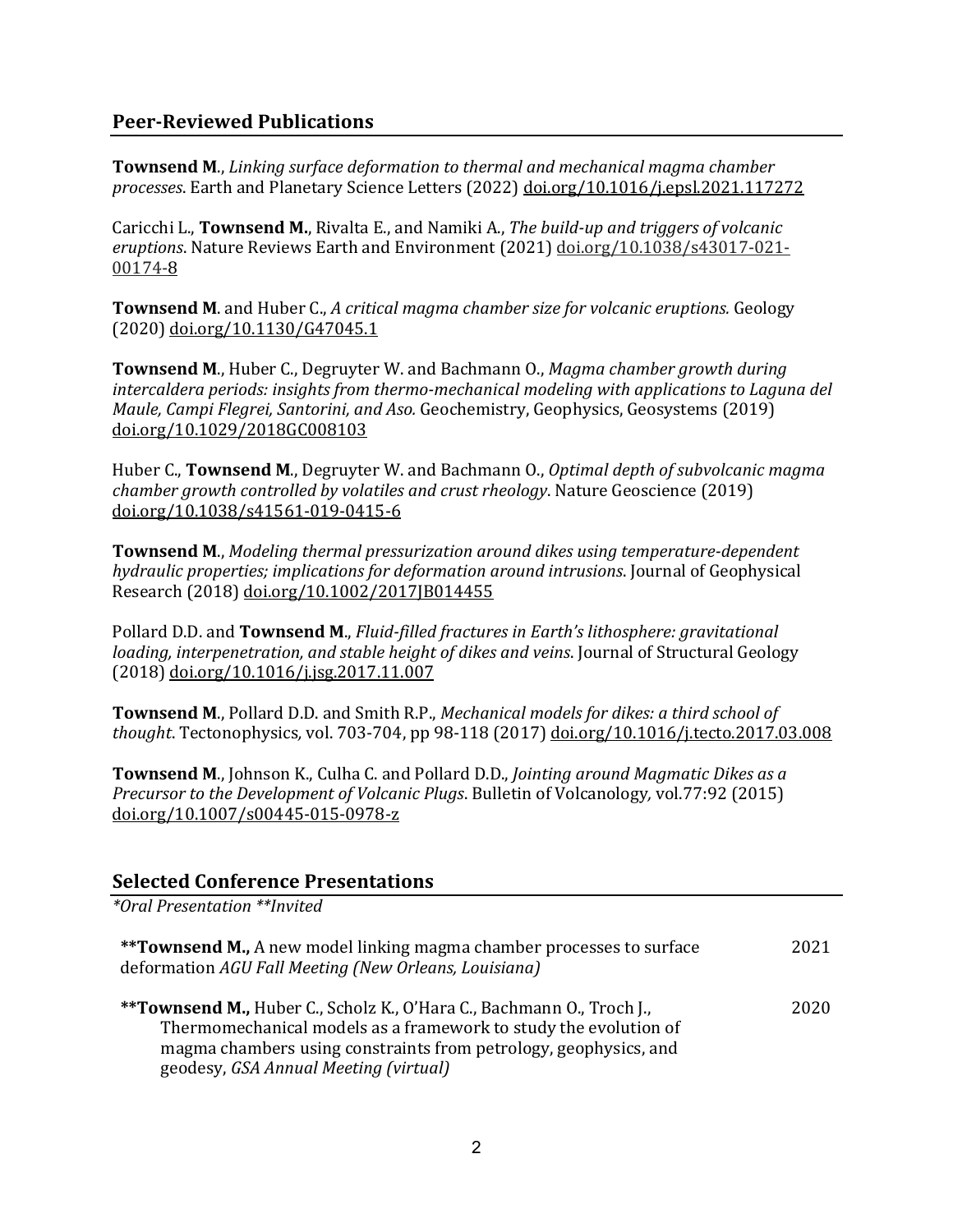| Townsend M., Huang M., Probing magma storage during the May 2018 Kilauea<br>eruption using coupled dike-chamber models, AGU Fall Meeting (virtual)                                                                                                                               | 2020 |
|----------------------------------------------------------------------------------------------------------------------------------------------------------------------------------------------------------------------------------------------------------------------------------|------|
| <b>**Townsend M., Huber C., Scholz K., Understanding the response of magma</b><br>plumbing systems to changes in stress using a coupled dike-chamber<br>model, AGU Fall Meeting (San Francisco, California)                                                                      | 2019 |
| **Townsend M., Huber C., Degruyter W., Bachmann O., The influence of<br>magma chamber evolution and dike mechanics on the extrusive: intrusive<br>ratio and the growth of magmatic systems, International Union of Geodesy<br>and Geophysics General Assembly (Montréal, Canada) | 2019 |
| *Townsend M., Huber C., Degruyter W., Effects of volatile exsolution on the<br>long-term growth and stability of magma chambers, AGU Fall Meeting<br>(Washington D.C.)                                                                                                           | 2018 |
| ** Townsend M., Gravity and the mechanics of dike intrusion, AGU Fall<br>Meeting (New Orleans, Louisiana)                                                                                                                                                                        | 2017 |
| *Townsend M., Huber C., Wiebe R., Huang S., Bachmann O., Fiedrich A.,<br>Investigating the rheology and dynamics of three-phase crystal mush<br>using microstructural analysis from plutons of the Coastal Maine<br>Magmatic Province, AGU Fall Meeting (New Orleans, Louisiana) | 2017 |
| *Townsend M., Pollard D., Re-examining the "level of neutral buoyancy" and<br>its role in dike stability, International Association of Volcanology and<br>Chemistry of the Earth's Interior (IAVCEI) Scientific Assembly (Portland,<br>Oregon)                                   | 2017 |
| *Townsend M., Pollard D., Smith R., Mechanical models for dikes: a third<br>school of thought, AGU Fall Meeting (San Francisco, California)                                                                                                                                      | 2016 |

## **Invited Seminars and Public Talks**

| <b>Rotary Club of Eugene: "Oregon Volcanoes: What does the future hold?"</b> | 2021 |
|------------------------------------------------------------------------------|------|
| <b>Cascade Volcano Observatory</b>                                           | 2020 |
| <b>University of Nevada</b>                                                  | 2020 |
| <b>University of Washington</b>                                              | 2019 |
| <b>University of Wisconsin</b>                                               | 2019 |
| <b>Portland State University</b>                                             | 2019 |
| <b>University of Maryland</b>                                                | 2018 |
| <b>Wesleyan University</b>                                                   | 2018 |
| <b>Lamont-Doherty Earth Observatory</b>                                      | 2018 |
| <b>Cornell University</b>                                                    | 2018 |
| <b>University of Rhode Island</b>                                            | 2018 |
| <b>US Geological Survey Menlo Park</b>                                       | 2016 |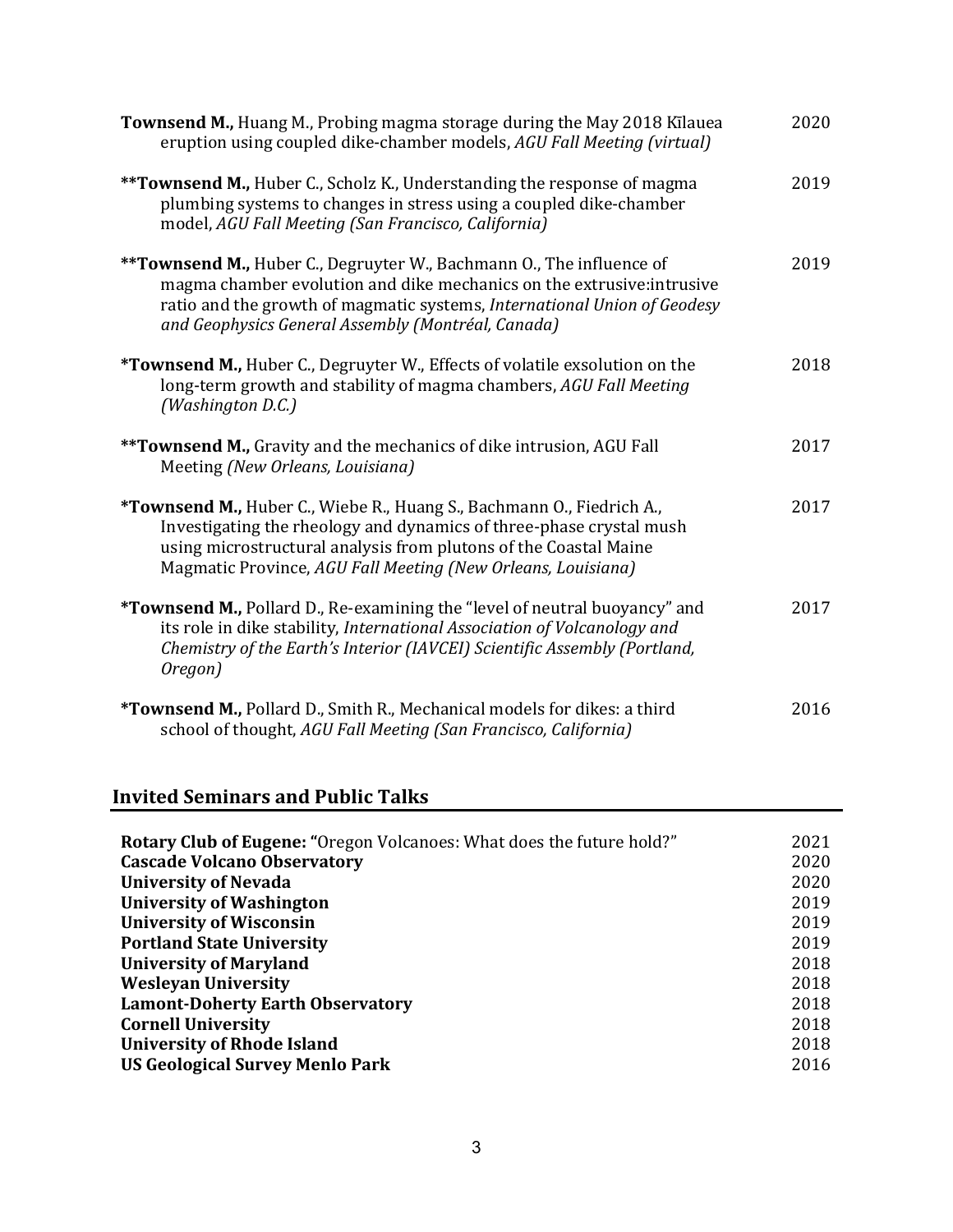## **Field research campaigns**

**Summer Coon, Colorado** – Drone surveys, geologic mapping, and petrofabric analysis of igneous dikes to infer magma propagation dynamics within stratovolcanoes

**Central Oregon Cascades** – Fracture mapping, drone surveys, and petrofabric analysis to learn about ice-magma interactions in arc settings

**Coastal Maine Magmatic Province** – Petrologic and petrofabric analysis in layered mafic intrusions to learn about dynamics of crystal mush

**Navajo Volcanic Field, New Mexico** – Dike and fracture mapping, hydraulic property analysis to learn about vent erosion and transitions between fissures and conduit-fed eruptions

## **Advising**

Primary graduate adviser (Current):

**Gui Aksit,** *PhD Candidate*, Dike propagation beneath stratovolcanoes using field work and numerical modeling

Kathryn Scholz, *PhD student*, Surface loading effects on volcanism and source mechanisms for deep long-period earthquakes beneath volcanoes

**Rebecca Bussard,** *PhD Candidate* (Co-advised with Prof. Josef Dufek), InSAR data and thermal modeling of pyroclastic deposits from 1980 Mount St. Helens

Primary graduate adviser (Graduated): **Ana Mercedes Colón Umpierre**, *Master's student*, Ice-magma interactions in Oregon Cascades

Graduate committee member:

Nate Klema, Monse Cascante Matamoros, Amanda Peng, Paul Regensburger, Kathy Trafton, PJ Zrelak, Sydney Dybing, Annika Dechert, Avigyan Chatterjee\*, Rachel Hampton, Allison Kubo, Uriel Hernandez, Kevin Gardner, Larry Hartman, Christina Cauley, Martin Uwiringiyimana *\*graduated*

Undergraduate advising: **Madeline Bruce**, Honors Thesis (in progress)

**Catherine O'Hara**, Honors Thesis: Constraining magma storage and recharge beneath South Sister Volcano using numerical modeling (2021)

#### **Teaching**

**Summer Geology Field Camp "Fire and Ice" (ERTH 406/506):** Volcanic and glacial geology in the Oregon Cascades and Wallowa Mountains. For two weeks, students learn modern mapping techniques applied to physical volcanology and volcanic-hydrologic interactions.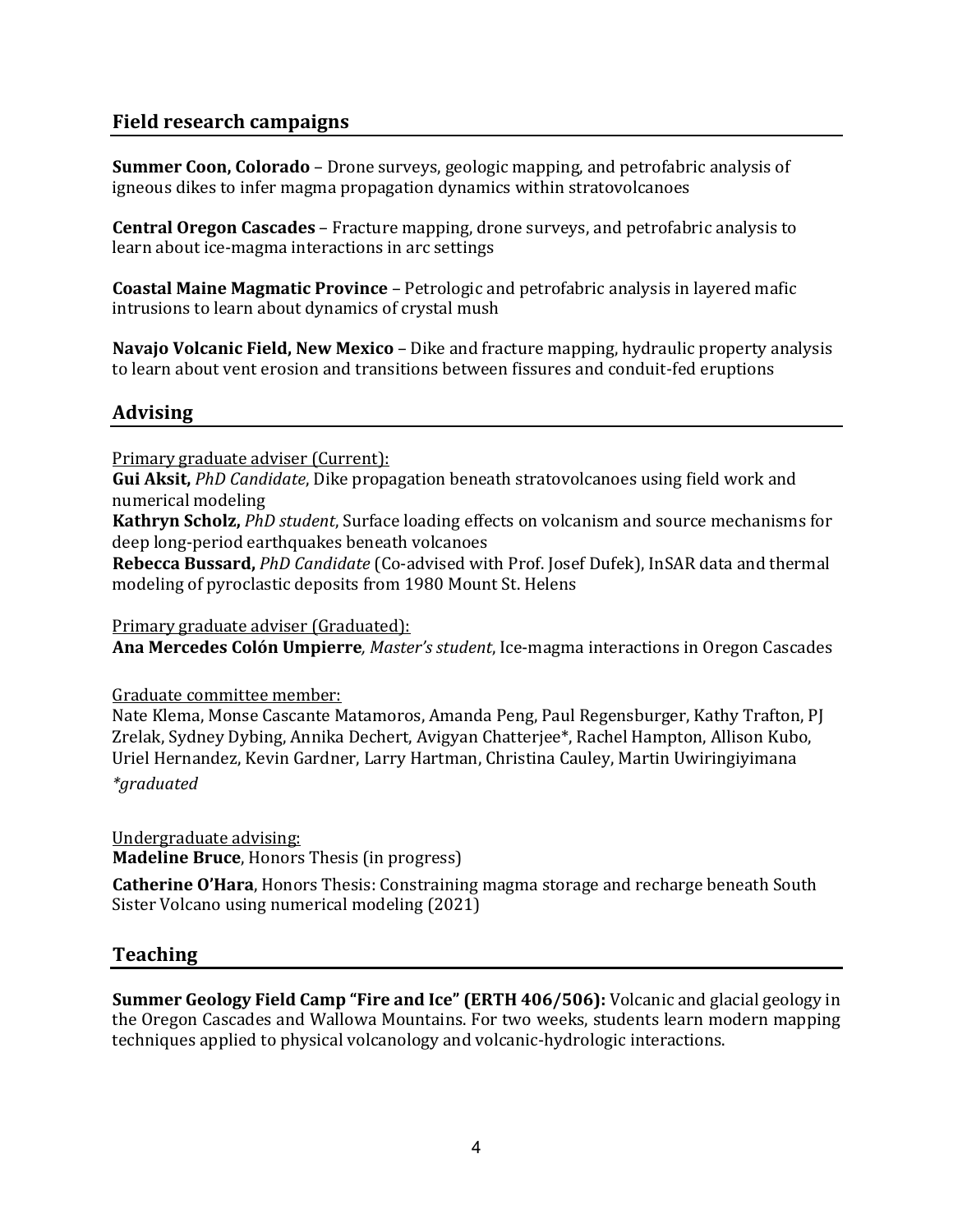**Mapping the Earth (ERTH 410/510):** Collecting and analyzing spatial data for Earth science. Topics/tools include traditional surveying, remote sensing, drone mapping, Structure from Motion photogrammetry, and QGIS.

**Mechanical Earth (ERTH 455/555):** Introduction to continuum mechanics applied to Earth processes. Includes stress and strain, elasticity, viscous fluids, constitutive laws, equations of motion, and deformation of the Earth.

**Volcanoes and Earthquakes (ERTH 306):** Mechanisms that cause earthquakes and volcanoes, relation to plate tectonics, associated hazards, examples in Oregon and the western United States. 

**Seminar on Magma Plumbing Systems (ERTH 605):** Organized a weekly reading group for graduate students and faculty around the topic of subduction zone arc-type magma plumbing systems.

Teaching at previous institutions

**Physical Volcanology field course in Greece**, Teaching Assistant at Brown University, 1-week undergraduate field course in Kos and Nisyros (2019)

**Field Geology of the Aegean Region, Adjunct Instructor at Washington and Lee University, 4**week undergraduate field course in Crete, Santorini, Naxos, and Syros (2015)

**Structural Geology and Rock Mechanics**, Teaching Assistant at Stanford University, graduate and undergraduate levels (2012, 2013)

**Historical Geology**, Teaching Assistant at Stanford University, undergraduate level (2013)

**Planetary Origins and Dynamics**, Teaching Assistant at Stanford University, graduate level (2011)

#### **Service**

| <b>Department Committees:</b> | Seminar Series Coordinator (2020-present)<br>Department Field Equipment Manager (2019 – present)<br>Anti-racism lab climate working group (2020-present)                             |
|-------------------------------|--------------------------------------------------------------------------------------------------------------------------------------------------------------------------------------|
| Reviewer:                     | National Science Foundation, EAR CH Panel<br>National Science Foundation, Ad Hoc Reviewer<br>Nature Geoscience<br>Scientific Reports                                                 |
|                               | Earth and Planetary Science Letters<br>Journal of Geophysical Research: Solid Earth<br>Journal of Geophysical Research: Planets<br>Journal of Volcanological and Geothermal Research |
|                               | <b>Geophysical Research Letters</b><br><b>Geochemistry Geophysics Geosystems</b><br>Geology<br>Geophysical Journal International                                                     |